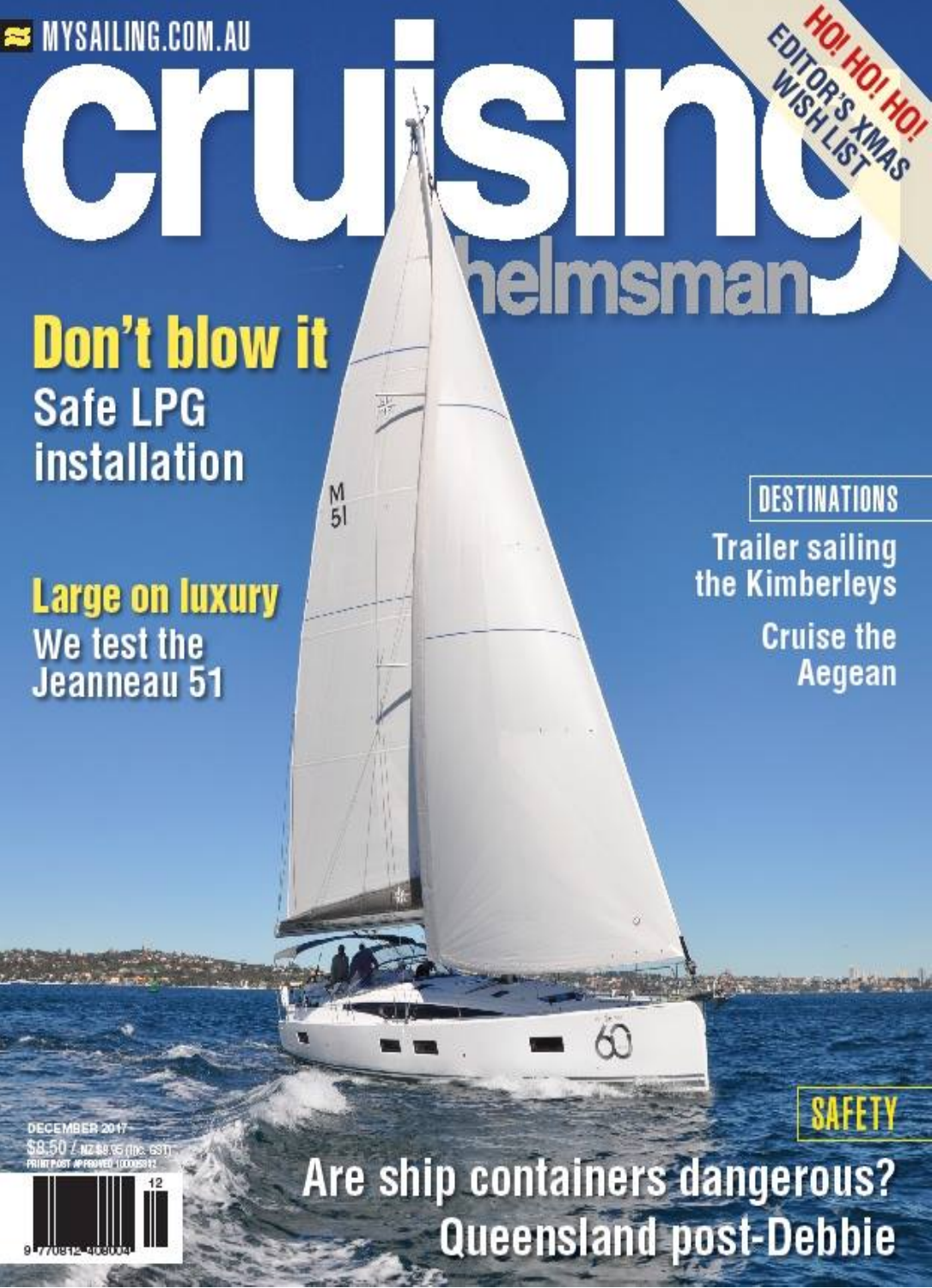JEANNEAU ROLLS OUT ITS LATEST YACHT RANGE WITH THE CONTINUED EMPHASIS ON AFFORDABLE LUXURY.

PHIL ROSS

# Bigger on the inside

THE latest Jeanneau 51 has taken a lot of the ideas used in the big sister 54 and utilised them into the shorter version. Indeed as I walked down the marina arm at Middle Harbour Yacht Club, I saw the yacht, *Beyond Cool*, at the end with a big '60' stuck on its prow. This is to signify the 60 years Jeanneau has been building boats, but it was hard to get the impression out of my head that this was not a 60 foot yacht. This impression is reinforced by the interior as well.

Just like the Jeanneau 54, this new model was designed by naval architect Philippe Briand and designer Andrew Winch. The 51 is the smallest in the Yacht range from Jeanneau. The concept is to present 'couple's' yachts: luxurious, speedy but easily sailed by just two people. Using superyacht designer Winch to bring that luxury feel to the interior is a masterstroke.

The fact Jeanneau have managed to do this on a production yacht built to a price is genius.

Both Mark and Carol Ann, the owners of *Beyond Cool*, are quite the finicky yacht buyers. They have both done plenty of sailing, both racing and cruising; so, to impress them, a yacht they would buy needed to tick a lot of boxes.

One of Mark's important criteria was a large cockpit. He likes to sleep overnight under the stars so the cockpit must be long. This also fits in with Carol Ann's desire to use the cockpit for large party entertaining.

The wide cockpit features multiple zones: the cockpit is clear of winches, includes dedicated space for lounging and entertaining and is comfortable and inviting.

Each activity has been carefully considered and facilitated with distinct living areas.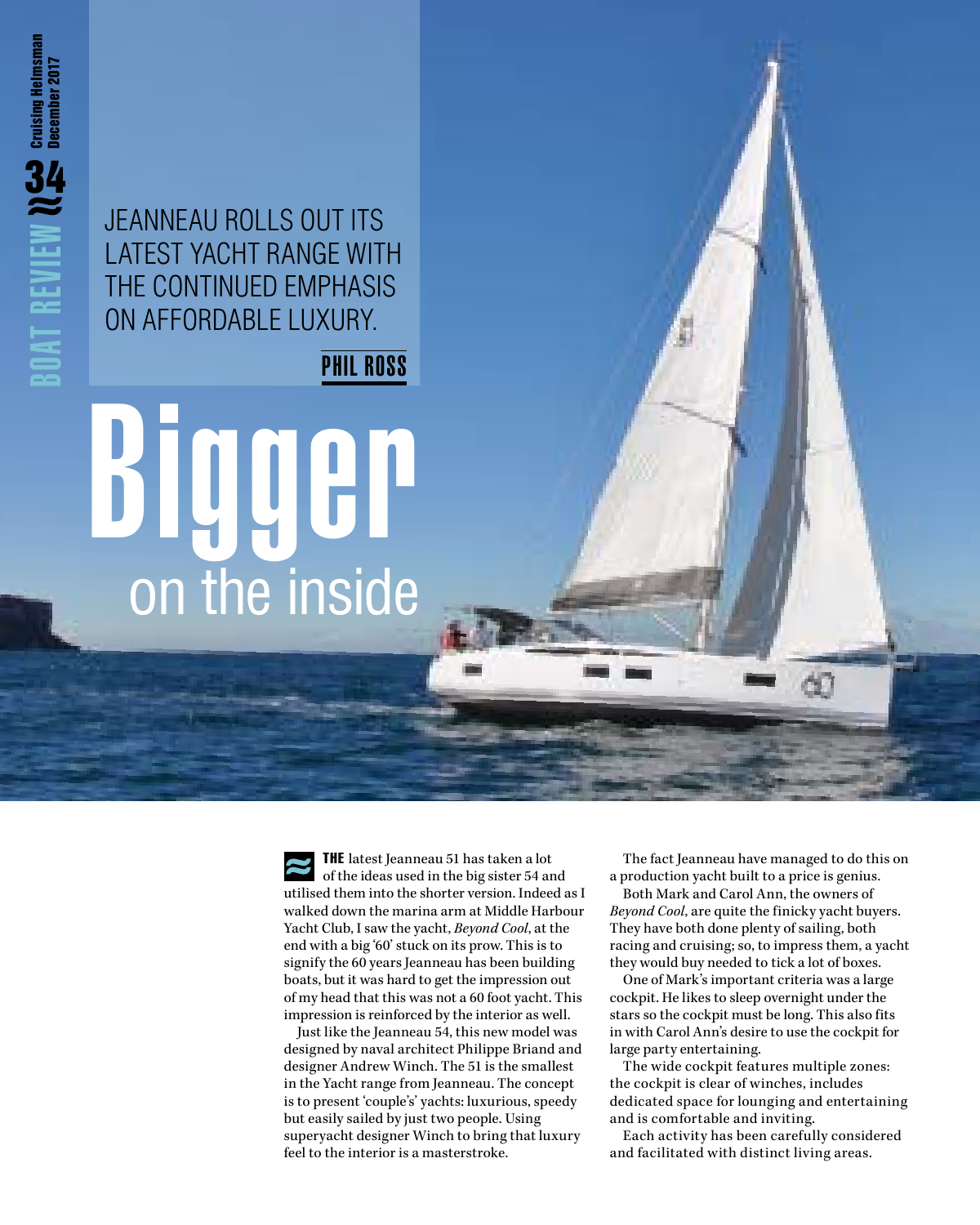#### SPECIFICALLY SPEAKING

On paper the Jeanneau 51 appears to have a deep canoe body draft, complete with a stubby keel bottomed out with a large L bulb. This keel is deeper than the bigger Jeanneau 54, but the displacement and ballast is a tad lighter.

This lightness also allows the designers to keep the rig shorter with a smaller sail area on its deck-stepped, 9/10ths rig, compared to a competitor I reviewed a while back, the Bavaria Cruiser 51. Other interesting comparisons with the competitor shows the Jeanneau larger in waterline length, beam and draft. Leading me to consider that this is a hull that utilises hull volume for stability and speed.

Plotting the numbers on the graph to show sail area to volume against displacement to length, it places the Jeanneau 51 smack dab in the middle of the racer/cruiser category with a good hull shape that should get up and go while providing a maximum amount of comfort. How comfortably this lightish, large hull would handle a long rolling swell would be of interest.

Certainly, taking it out for a spin there was no sign of being tossed by the long swells rolling in through Sydney Heads. Nor was there any sign of 'hull slap' with the nicely rounded aft sections that Briand prefers.

It may well be this combination of hull weight and volume that makes the 51 quite delightful to sail, reminiscent of Jeanneau's smaller 349. The twin wheels with the single rudder is direct and light; at 3000 kilograms lighter than the 54, yet only one a third of a metre shorter on waterline, it can make a big difference to performance.

She was lively in the light breezes, picking up speed quickly without that feel of digging a hole in the water. With its owners choosing the racier Technique Voile sails this 51 will get to a destination fast. The standard sailplan involves a mainsail with in-mast furling coupled with a 110 per cent overlapping genoa. It is easy to opt for the standard main and a self-tacking jib. It is also easy to include the fittings for a cutter rig.

The owner couple opted for the larger Volvo 58 kilowatt (110 horsepower) engine. Heading out we cruised at 2400 revolutions per minute with a smooth 7.4 knots. Cranked up to maximum of 3200rpm we reached 8.6, all with negligible engine noise in the cabin.

The hull is a hand-laid construction, while the cored deck is a two-part vinylester injection moulding that allows it to be made without requiring a second lay-up to provide the smooth interior finish; thus reducing product use, waste and weight. The large ring frames and structural membrane is extensive with pairs of keel bolts

located alongside. The deep ring frames also ensure a nice deep wide bilge for good storage and access.

While the on-deck and down below design borrows from the big sister, the side view of the hull in the water is once-again, reminiscent of the smaller, highly successful, Jeanneau 349. The high-sided stem sweeps aft, angling down sweetly to a lower height stern; meeting a slight chine curving up from amidships. With four hull windows to break the eye, this yacht does not sit so dominantly in the water as others of this size. Yet, once onboard, it looks larger than it is.

#### DECK LIFE

Much the same as the Yacht 54, where the cockpit is central to socialising, so too the 51 borrows features that worked well; then added some more.

First of all, there are the same forward cutouts into the cabintop extending the bench seats under the dodger. This is what owner Mark was looking for to provide his much wanted leg room when sleeping. At the companionway the benches widen to provide a cozy curl-up space alongside the cabintop. Oh, they also come with in-built cupholders.

Jeanneau claim this is the longest cockpit for any 51 footer. On the coaming outside this widened area are the halyard winches, replicated on both sides and controlling all the mast lines. The winches are recessed and the lines run under the main coaming. This means the cabintop and the decks have no winches or tripping hazards running over them.

**BELOW:** Nice, powerful, rounded hull shape with a gentle sloping chine.

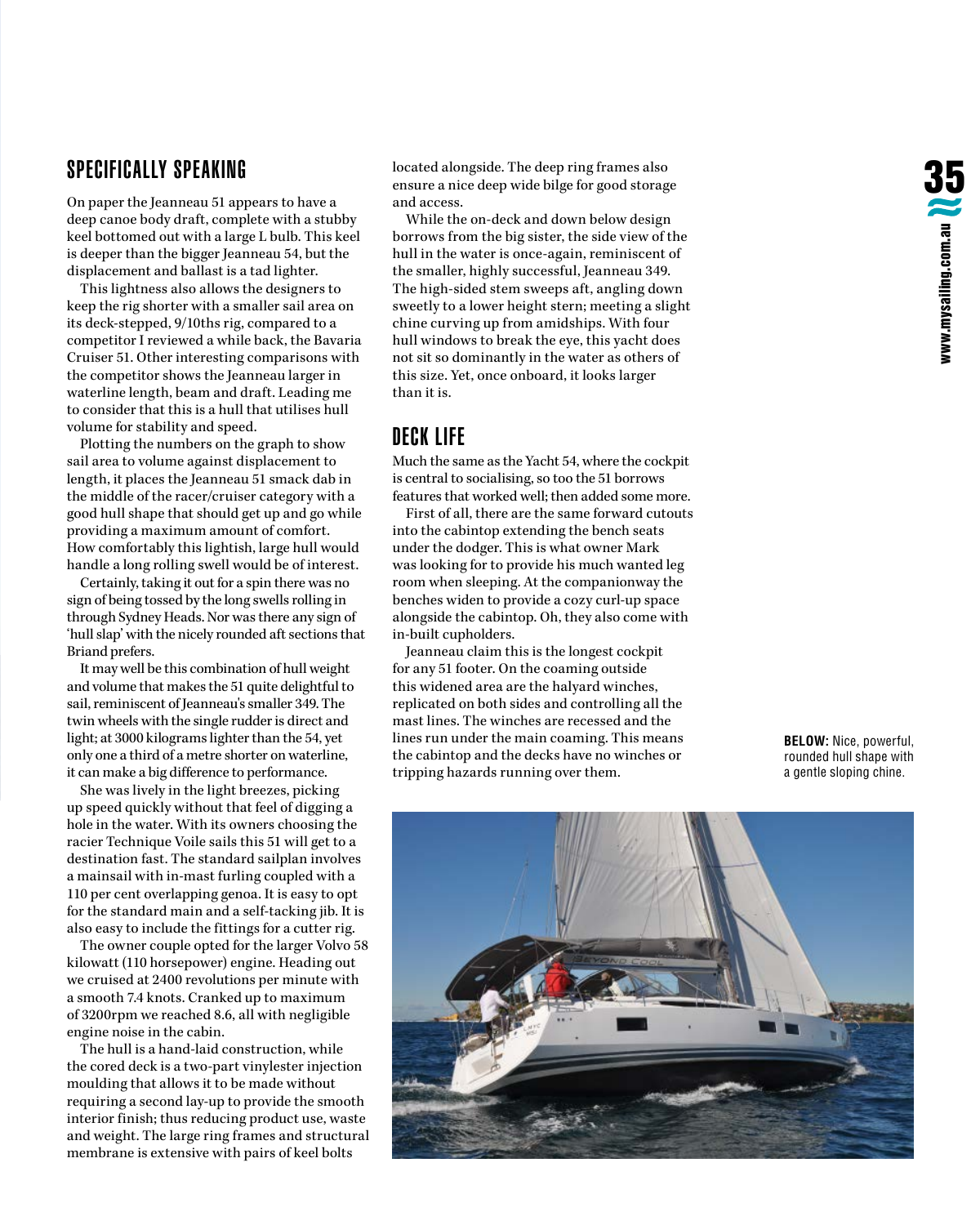Further aft, just forward of the twin steering stations, are the sheet winches. These are set outside the main coaming in its own sunken well, so as not to block access over the coaming. All winches are Harken and the cam cleats are Spinlock.

Both the German mainsheet system and the jib sheets use the same winches. The idea being that you lock one sheet off in the Spinlock cam while use the other on the winch. Kind of clunky, but this is not a racing yacht and speedy tacking is not the main game here.

The solid steering stations have replicated instruments on the binnacles and padded seating that surrounds the helm, which can be folded up when not required or for access to the deep aft lockers. The wheels are outboard and provide excellent 360 degree vision. The starboard station is the predominant with the engine control situated high on the binnacle.

The split hydraulic backstay does not interfere and access in between is excellent to the drop down transom.

The cockpit table is a wide, sturdy affair of which I approve. It provides a stable support in such a large cockpit. Its large central pillar is so wide that it houses the liferaft for possibly the best access I have seen in a production yacht. You could easily seat six around it for al fresco dining.

As a most notable reference to this yacht's large-yacht pretensions it comes with retractable



davits out of the transom to launch and retrieve a tender. They do not encroach on the interior of the stern space and, most importantly, do not get in the way of the stern duckboard.

Opt for the folding transom, which would be sensible, to lounge on its lovely stepped 'terrace' area. Pull out the stowed lounge cushions from the locker and you could sit out there all day. There is space for two to lounge and still have room for other guests to play. An added bonus with the folding transom is that it makes manoverboard retrieval much easier on these high, slab-sided designs.

#### "AT THAT PRICE POINT IT PUTS A LOT OF AFFORDABLE LUXURY INTO ANYONE'S HANDS."

There is a slight bulwark running around the toerail and the shrouds are anchored to the outside of the hull giving a nice wide deck to meander.

On the foredeck Jeanneau has replicated the day bed as seen on the 54. The foredeck locker, aft of the chain locker, is so deep it comes with a ladder and light. Perfect for stowing sails rather than down below, or storing fenders, mooring lines and other bulky gear; maybe even a bowman!

There is a twin bow roller linked to an offset windlass with the anchor locker to starboard. The sprit is for the Code 0 which would add some serious firepower to the yacht's speed.

#### GET DOWN

Headroom throughout the interior is 195 centimetres (6 foot, 4 inches); except for the main saloon where it increases to 6'6", which is a little disconcerting regarding safety in a rough sea state. There is not much use of cabinet fiddles so one has to rely on the cabin-headlining grab rails, these do not appear as strong as a proper hand rail and, at two metres high, makes them difficult to hang on to, if not impossible.

There are three interior options for layout: 2 cabins/2 heads plus workshop/utility room; 2 cabins/skipper cabin/3 heads; or 3 cabins/3 heads. Carol Ann and Mark took the last option but converted the third head, aft of the starboard galley, into a storage utility area. They will add a portable fridge/freezer unit, this allows them to remove the freezer unit in the galley providing a lot more storage space.

The saloon and all the cabins have good natural light and breeze-throughs from plenty of hatches and portholes.